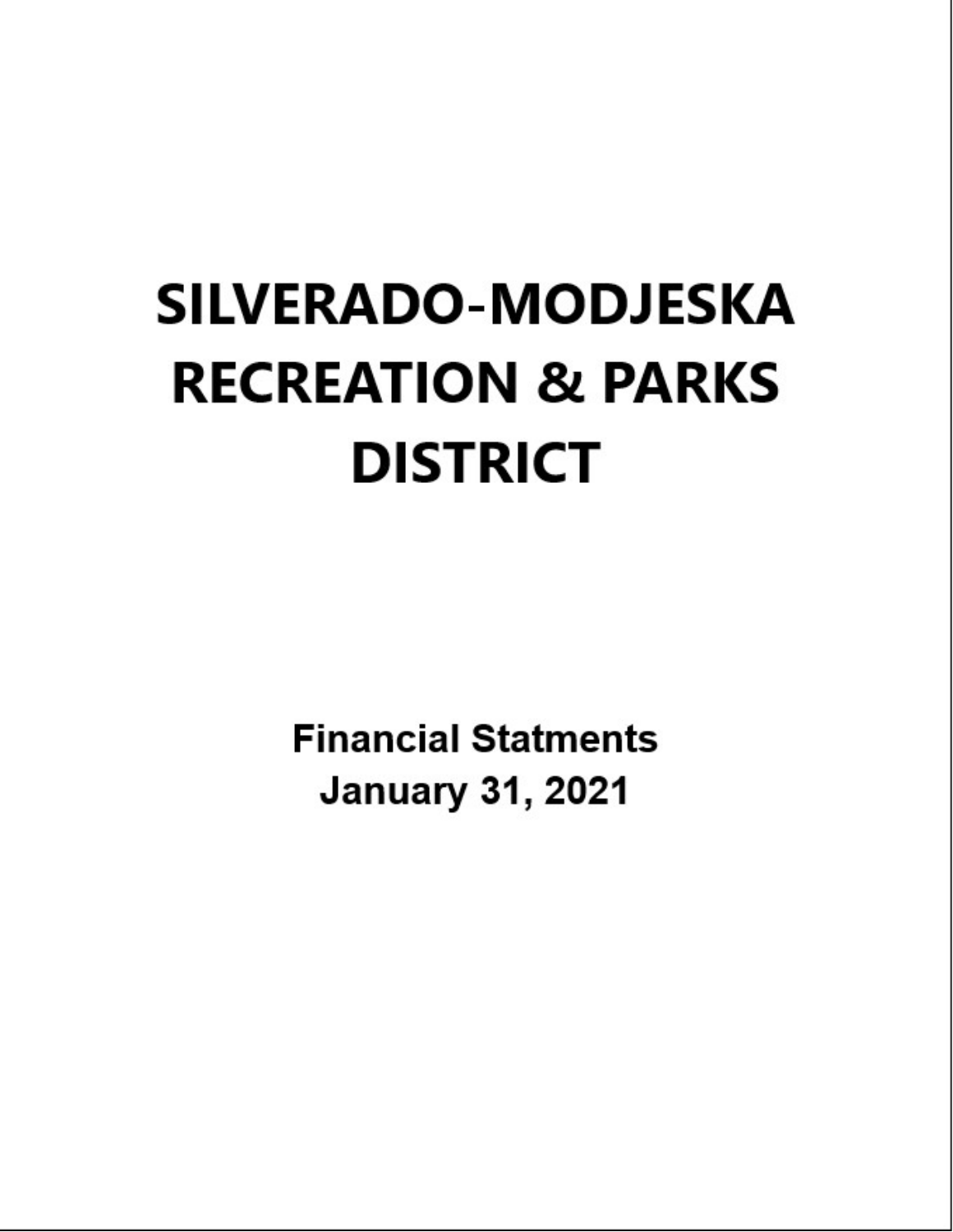#### 8:47 AM Silverado Modjeska Recreation & Parks District 02/12/21 **Profit & Loss** Cash Basis January 2021

|                                                                         | <b>Jan 21</b> | Jul '20 - Jan 21 |
|-------------------------------------------------------------------------|---------------|------------------|
| Income                                                                  |               |                  |
| 60000 · Recreation Program Income                                       |               |                  |
| 60001 Instructor Fees                                                   | 114.00        | 184.80           |
| 60005 · Sticker Sales                                                   | 0.00          | 70.00            |
| 60000 · Recreation Program Income - Other                               | 0.00          | 5.00             |
| Total 60000 · Recreation Program Income                                 | 114.00        | 259.80           |
| 6210 · Property Taxes - Current Secured                                 | 0.00          | 12,412.28        |
| 6220 · Property Taxes-Curr Unsecured                                    | 0.00          | 318.40           |
| 6280 · Property Tax-Curr Supplemental                                   | 0.00          | 176.60           |
| 6290 · Other Taxes                                                      | 0.00          | 50,373.92        |
| 6300 · Property Taxes-Prior Supplement                                  | 0.00          | 16.95            |
| 6540 · Penalties & Costs on Deling Tax                                  | 0.00          | 4.38             |
| 6610 · Interest                                                         | 0.00          | 275.14           |
| 6620 · Rents and Concessions                                            |               |                  |
| $6621 \cdot W$ eddings                                                  | 0.00          | $-900.00$        |
| 6620 · Rents and Concessions - Other                                    | 0.00          | 350.00           |
| Total 6620 · Rents and Concessions                                      | 0.00          | $-550.00$        |
| 6690 · State-Homeowners PR Tax Relief                                   | 0.00          | 16.30            |
| 7960 · Donations/Gifts                                                  | 200.00        | 233.89           |
| 9000 · Chili Cookoff Fundraiser                                         |               |                  |
| <b>Donations</b>                                                        | 0.00          | 120.00           |
| Total 9000 · Chili Cookoff Fundraiser                                   | 0.00          | 120.00           |
| <b>Total Income</b>                                                     | 314.00        | 63,657.66        |
| <b>Expense</b>                                                          |               |                  |
| 0702 · Telephone                                                        | 275.83        | 2,568.75         |
| 1100 · Insurance                                                        | 0.00          | 11,781.00        |
| 1400 · Maintenance - Bldgs & Improvs                                    |               |                  |
| 14001 · Landscaping                                                     | 450.00        | 4,345.00         |
| 14002 · Repairs & Renovations (Minor)                                   | 1,571.35      | 2,847.54         |
| Total 1400 · Maintenance - Bldgs & Improvs                              | 2,021.35      | 7,192.54         |
| 1500 · Donations                                                        | 0.00          | $-450.00$        |
| 1600 · Memberships                                                      | 0.00          | 1,278.80         |
| 1700 · Miscellaneous Expense                                            | 0.00          | 136.00           |
| 1800 · Office Expense                                                   | 277.36        | 475.82           |
| 1803 · Postage                                                          | 0.00          | 81.35            |
| 1900 · Professional/Specialized Srvcs                                   |               |                  |
| 19002 · Legal Services                                                  | 0.00          | 75.00            |
| 19005 · Administrative                                                  | 0.00          | 855.00           |
| 19006 · Bookkeeping                                                     | 0.00          | 4,056.25         |
| 19007 · Instructor Fees                                                 | 114.00        | 114.00           |
| 19008 Caretaker                                                         | 0.00          | 2,691.25         |
| 19009 · Website Maintenance                                             | 0.00          | 910.00           |
| 1900 · Professional/Specialized Srvcs - Other                           | 0.00          | 31.36            |
| Total 1900 · Professional/Specialized Srvcs                             | 114.00        | 8,732.86         |
| 1912 · Investment Administrative Fees<br>2800 · Utilities               | 0.00          | 15.43            |
| 28001 · Electricity                                                     | 0.00          | 350.77           |
| 28002 · Waste Disposal                                                  | 668.14        | 2,671.58         |
| 28003 · Portable Toilets/Septic                                         | 0.00          | 950.00           |
| 28005 Water                                                             | 254.77        | 4,399.62         |
| Total 2800 · Utilities                                                  | 922.91        | 8,371.97         |
| 50000 · Recreation Program Expense<br>50003 · Silverado Summer Concerts | 0.00          | 239.28           |
| Total 50000 · Recreation Program Expense                                | 0.00          | 239.28           |
| <b>Total Expense</b>                                                    | 3,611.45      | 40,423.80        |
| Net Income                                                              | $-3,297.45$   | 23,233.86        |
|                                                                         |               |                  |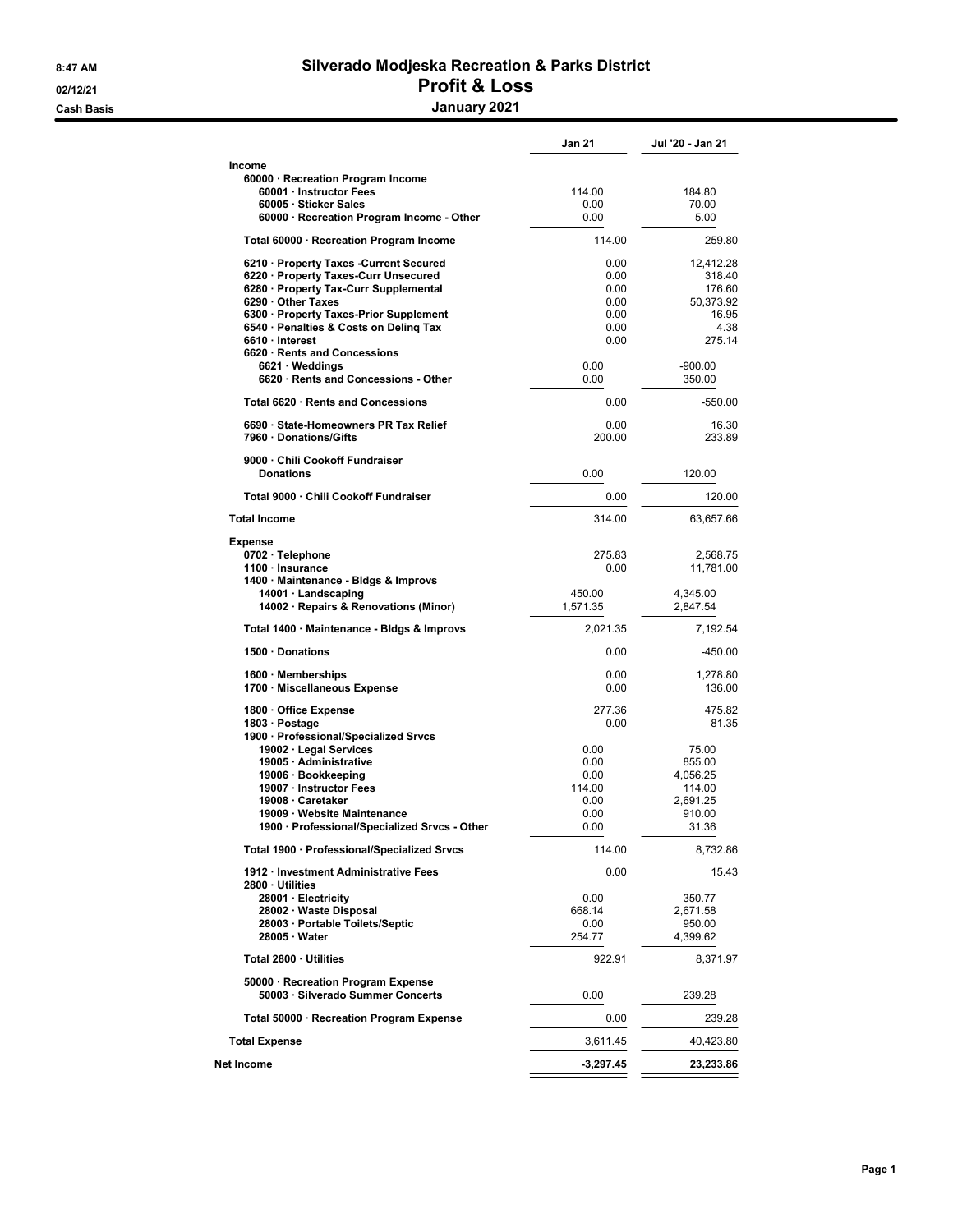#### 8:49 AM Silverado Modjeska Recreation & Parks District 02/12/21 **Profit & Loss** Cash Basis July 2020 through January 2021

|                                                                                                                                                                                                                                                                                     | <b>Jul 20</b>                                            | Aug 20                                                | Sep 20                                                  | <b>Oct 20</b>                                          |
|-------------------------------------------------------------------------------------------------------------------------------------------------------------------------------------------------------------------------------------------------------------------------------------|----------------------------------------------------------|-------------------------------------------------------|---------------------------------------------------------|--------------------------------------------------------|
| Income<br>60000 · Recreation Program Income<br>60001 · Instructor Fees<br>60005 · Sticker Sales<br>60000 · Recreation Program Income - Other                                                                                                                                        | 0.00<br>0.00<br>0.00                                     | 0.00<br>0.00<br>0.00                                  | 0.00<br>0.00<br>0.00                                    | 70.80<br>45.00<br>0.00                                 |
| Total 60000 · Recreation Program Income                                                                                                                                                                                                                                             | 0.00                                                     | 0.00                                                  | 0.00                                                    | 115.80                                                 |
| 6210 · Property Taxes - Current Secured<br>6220 · Property Taxes-Curr Unsecured<br>6280 · Property Tax-Curr Supplemental<br>6290 · Other Taxes<br>6300 · Property Taxes-Prior Supplement<br>6540 · Penalties & Costs on Deling Tax<br>6610 · Interest<br>6620 Rents and Concessions | 413.65<br>0.00<br>63.83<br>0.00<br>16.95<br>4.38<br>0.00 | 0.00<br>0.00<br>8.38<br>0.00<br>0.00<br>0.00<br>62.29 | 0.00<br>318.40<br>6.30<br>0.00<br>0.00<br>0.00<br>58.54 | 0.00<br>0.00<br>25.67<br>0.00<br>0.00<br>0.00<br>52.77 |
| $6621 \cdot W$ eddings<br>6620 · Rents and Concessions - Other                                                                                                                                                                                                                      | 0.00<br>0.00                                             | 0.00<br>0.00                                          | 0.00<br>0.00                                            | $-900.00$<br>350.00                                    |
| Total 6620 · Rents and Concessions                                                                                                                                                                                                                                                  | 0.00                                                     | 0.00                                                  | 0.00                                                    | $-550.00$                                              |
| 6690 · State-Homeowners PR Tax Relief<br>7960 Donations/Gifts                                                                                                                                                                                                                       | 0.00<br>0.00                                             | 0.00<br>0.00                                          | 0.00<br>0.00                                            | 0.00<br>33.89                                          |
| 9000 Chili Cookoff Fundraiser<br><b>Donations</b>                                                                                                                                                                                                                                   | 0.00                                                     | 0.00                                                  | 120.00                                                  | 0.00                                                   |
| Total 9000 · Chili Cookoff Fundraiser                                                                                                                                                                                                                                               | 0.00                                                     | 0.00                                                  | 120.00                                                  | 0.00                                                   |
| <b>Total Income</b>                                                                                                                                                                                                                                                                 | 498.81                                                   | 70.67                                                 | 503.24                                                  | $-321.87$                                              |
| <b>Expense</b><br>0702 · Telephone<br>1100 · Insurance<br>1400 · Maintenance - Bldgs & Improvs                                                                                                                                                                                      | 360.62<br>0.00                                           | 360.57<br>5.890.50                                    | 360.80<br>0.00                                          | 361.41<br>0.00                                         |
| 14001 · Landscaping<br>14002 · Repairs & Renovations (Minor)                                                                                                                                                                                                                        | 0.00<br>123.10                                           | 1,835.00<br>372.30                                    | 0.00<br>40.00                                           | 600.00<br>40.00                                        |
| Total 1400 · Maintenance - Bldgs & Improvs                                                                                                                                                                                                                                          | 123.10                                                   | 2,207.30                                              | 40.00                                                   | 640.00                                                 |
| 1500 Donations                                                                                                                                                                                                                                                                      | $-450.00$                                                | 0.00                                                  | 0.00                                                    | 0.00                                                   |
| 1600 Memberships<br>1700 · Miscellaneous Expense                                                                                                                                                                                                                                    | 449.80<br>0.00                                           | 350.00<br>136.00                                      | 0.00<br>0.00                                            | 0.00<br>0.00                                           |
| 1800 Office Expense<br>1803 · Postage<br>1900 · Professional/Specialized Srvcs<br>19002 · Legal Services                                                                                                                                                                            | 0.00<br>0.00<br>75.00                                    | 136.58<br>0.00<br>0.00                                | 0.00<br>0.00<br>0.00                                    | 0.00<br>0.00<br>0.00                                   |
| 19005 · Administrative<br>19006 · Bookkeeping<br>19007 · Instructor Fees<br>19008 · Caretaker<br>19009 · Website Maintenance<br>1900 · Professional/Specialized Srvcs - Other                                                                                                       | 0.00<br>420.00<br>0.00<br>0.00<br>33.00<br>0.56          | 0.00<br>420.00<br>0.00<br>0.00<br>0.00<br>0.00        | 154.00<br>490.00<br>0.00<br>247.50<br>43.50<br>0.80     | 66.00<br>420.00<br>0.00<br>0.00<br>775.75<br>0.00      |
| Total 1900 · Professional/Specialized Srvcs                                                                                                                                                                                                                                         | 528.56                                                   | 420.00                                                | 935.80                                                  | 1,261.75                                               |
| 1912 · Investment Administrative Fees<br>2800 · Utilities<br>28001 · Electricity<br>28002 · Waste Disposal<br>28003 · Portable Toilets/Septic<br>$28005 \cdot Water$                                                                                                                | 0.00<br>59.36<br>362.37<br>190.00<br>290.81              | 3.01<br>55.88<br>362.36<br>0.00<br>415.56             | 3.02<br>65.61<br>416.19<br>190.00<br>624.24             | 2.94<br>58.64<br>362.36<br>190.00<br>868.37            |
| Total 2800 · Utilities                                                                                                                                                                                                                                                              | 902.54                                                   | 833.80                                                | 1,296.04                                                | 1,479.37                                               |
| 50000 · Recreation Program Expense<br>50003 · Silverado Summer Concerts                                                                                                                                                                                                             | 239.28                                                   | 0.00                                                  | 0.00                                                    | 0.00                                                   |
| Total 50000 · Recreation Program Expense                                                                                                                                                                                                                                            | 239.28                                                   | 0.00                                                  | 0.00                                                    | 0.00                                                   |
| <b>Total Expense</b>                                                                                                                                                                                                                                                                | 2,153.90                                                 | 10,337.76                                             | 2,635.66                                                | 3,745.47                                               |
| Net Income                                                                                                                                                                                                                                                                          | $-1,655.09$                                              | -10,267.09                                            | -2,132.42                                               | -4,067.34                                              |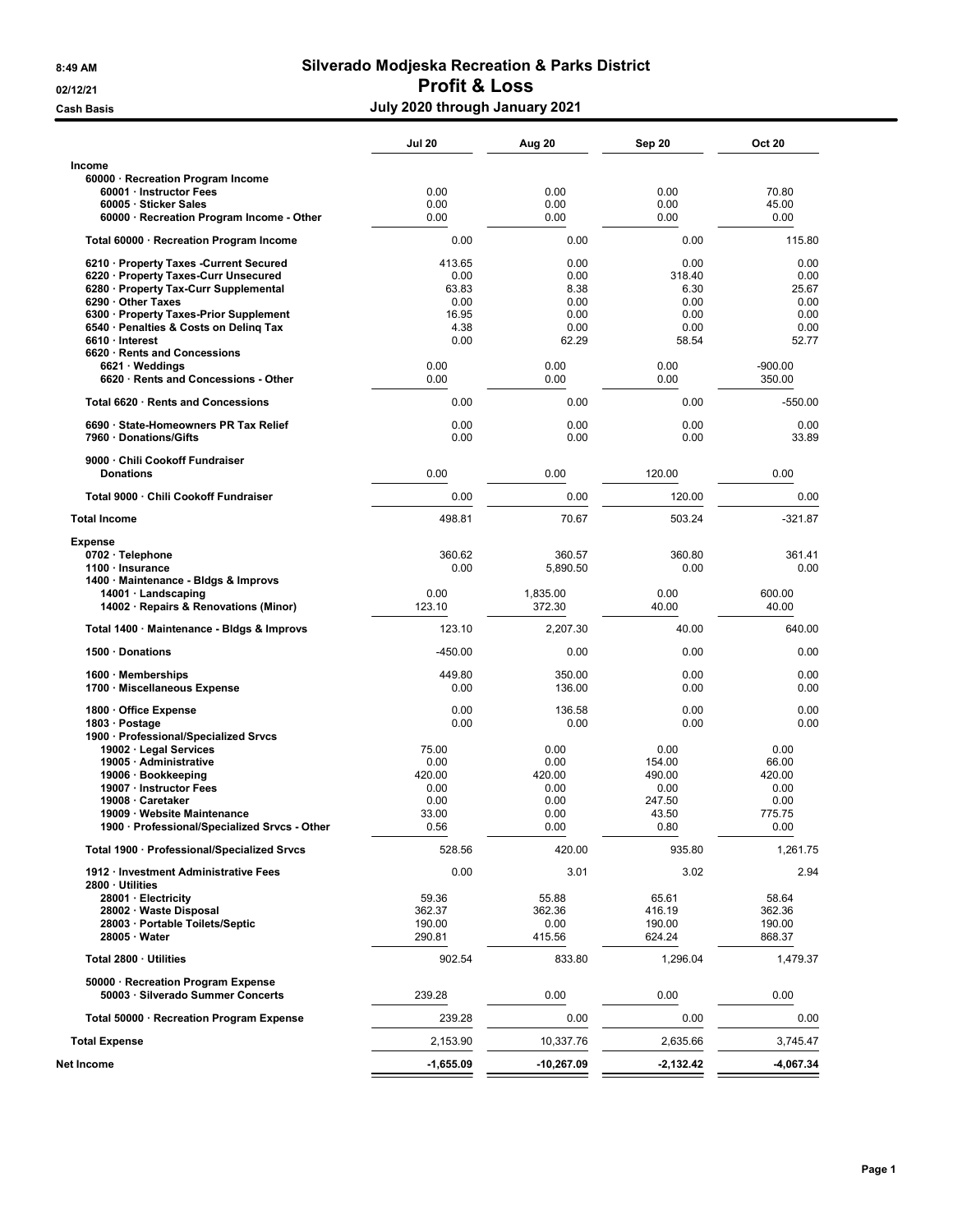#### 8:49 AM Silverado Modjeska Recreation & Parks District 02/12/21 **Profit & Loss** Cash Basis July 2020 through January 2021

|                                                                                                                                                                                                                                                                                           | <b>Nov 20</b>                                                                    | <b>Dec 20</b>                                                                   | Jan 21                                                                   | <b>TOTAL</b>                                                                            |
|-------------------------------------------------------------------------------------------------------------------------------------------------------------------------------------------------------------------------------------------------------------------------------------------|----------------------------------------------------------------------------------|---------------------------------------------------------------------------------|--------------------------------------------------------------------------|-----------------------------------------------------------------------------------------|
| Income<br>60000 · Recreation Program Income<br>60001 · Instructor Fees<br>60005 · Sticker Sales<br>60000 · Recreation Program Income - Other                                                                                                                                              | 0.00<br>25.00<br>0.00                                                            | 0.00<br>0.00<br>5.00                                                            | 114.00<br>0.00<br>0.00                                                   | 184.80<br>70.00<br>5.00                                                                 |
| Total 60000 · Recreation Program Income                                                                                                                                                                                                                                                   | 25.00                                                                            | 5.00                                                                            | 114.00                                                                   | 259.80                                                                                  |
| 6210 · Property Taxes - Current Secured<br>6220 · Property Taxes-Curr Unsecured<br>6280 · Property Tax-Curr Supplemental<br>6290 Other Taxes<br>6300 · Property Taxes-Prior Supplement<br>6540 · Penalties & Costs on Deling Tax<br>6610 · Interest                                       | 4,048.20<br>0.00<br>35.14<br>0.00<br>0.00<br>0.00<br>51.83                       | 7,950.43<br>0.00<br>37.28<br>50,373.92<br>0.00<br>0.00<br>49.71                 | 0.00<br>0.00<br>0.00<br>0.00<br>0.00<br>0.00<br>0.00                     | 12,412.28<br>318.40<br>176.60<br>50.373.92<br>16.95<br>4.38<br>275.14                   |
| 6620 · Rents and Concessions<br>$6621 \cdot W$ eddings<br>6620 · Rents and Concessions - Other                                                                                                                                                                                            | 0.00<br>0.00                                                                     | 0.00<br>0.00                                                                    | 0.00<br>0.00                                                             | $-900.00$<br>350.00                                                                     |
| Total 6620 · Rents and Concessions                                                                                                                                                                                                                                                        | 0.00                                                                             | 0.00                                                                            | 0.00                                                                     | $-550.00$                                                                               |
| 6690 · State-Homeowners PR Tax Relief<br>7960 Donations/Gifts                                                                                                                                                                                                                             | 0.00<br>0.00                                                                     | 16.30<br>0.00                                                                   | 0.00<br>200.00                                                           | 16.30<br>233.89                                                                         |
| 9000 Chili Cookoff Fundraiser<br><b>Donations</b>                                                                                                                                                                                                                                         | 0.00                                                                             | 0.00                                                                            | 0.00                                                                     | 120.00                                                                                  |
| Total 9000 · Chili Cookoff Fundraiser                                                                                                                                                                                                                                                     | 0.00                                                                             | 0.00                                                                            | 0.00                                                                     | 120.00                                                                                  |
| <b>Total Income</b>                                                                                                                                                                                                                                                                       | 4,160.17                                                                         | 58,432.64                                                                       | 314.00                                                                   | 63,657.66                                                                               |
| <b>Expense</b><br>0702 · Telephone<br>1100 · Insurance<br>1400 · Maintenance - Bldgs & Improvs<br>14001 · Landscaping<br>14002 · Repairs & Renovations (Minor)                                                                                                                            | 375.38<br>0.00<br>0.00<br>651.79                                                 | 474.14<br>5,890.50<br>1,460.00<br>49.00                                         | 275.83<br>0.00<br>450.00<br>1,571.35                                     | 2,568.75<br>11,781.00<br>4,345.00<br>2,847.54                                           |
| Total 1400 · Maintenance - Bldgs & Improvs                                                                                                                                                                                                                                                | 651.79                                                                           | 1,509.00                                                                        | 2,021.35                                                                 | 7,192.54                                                                                |
| 1500 · Donations                                                                                                                                                                                                                                                                          | 0.00                                                                             | 0.00                                                                            | 0.00                                                                     | $-450.00$                                                                               |
| 1600 Memberships<br>1700 · Miscellaneous Expense                                                                                                                                                                                                                                          | 479.00<br>0.00                                                                   | 0.00<br>0.00                                                                    | 0.00<br>0.00                                                             | 1,278.80<br>136.00                                                                      |
| 1800 Office Expense<br>1803 · Postage<br>1900 · Professional/Specialized Srvcs<br>19002 · Legal Services<br>19005 · Administrative<br>19006 · Bookkeeping<br>19007 · Instructor Fees<br>19008 · Caretaker<br>19009 · Website Maintenance<br>1900 · Professional/Specialized Srvcs - Other | 61.88<br>53.85<br>0.00<br>385.00<br>525.00<br>0.00<br>2,193.75<br>27.75<br>10.12 | 0.00<br>27.50<br>0.00<br>250.00<br>1,781.25<br>0.00<br>250.00<br>30.00<br>19.88 | 277.36<br>0.00<br>0.00<br>0.00<br>0.00<br>114.00<br>0.00<br>0.00<br>0.00 | 475.82<br>81.35<br>75.00<br>855.00<br>4,056.25<br>114.00<br>2,691.25<br>910.00<br>31.36 |
| Total 1900 · Professional/Specialized Srvcs                                                                                                                                                                                                                                               | 3,141.62                                                                         | 2,331.13                                                                        | 114.00                                                                   | 8,732.86                                                                                |
| 1912 · Investment Administrative Fees<br>2800 · Utilities<br>28001 · Electricity<br>28002 · Waste Disposal<br>28003 · Portable Toilets/Septic<br>$28005 \cdot Water$                                                                                                                      | 3.20<br>53.01<br>362.35<br>190.00<br>235.39                                      | 3.26<br>58.27<br>137.81<br>190.00<br>1,710.48                                   | 0.00<br>0.00<br>668.14<br>0.00<br>254.77                                 | 15.43<br>350.77<br>2,671.58<br>950.00<br>4,399.62                                       |
| Total 2800 · Utilities                                                                                                                                                                                                                                                                    | 840.75                                                                           | 2,096.56                                                                        | 922.91                                                                   | 8,371.97                                                                                |
| 50000 · Recreation Program Expense<br>50003 · Silverado Summer Concerts                                                                                                                                                                                                                   | 0.00                                                                             | 0.00                                                                            | 0.00                                                                     | 239.28                                                                                  |
| Total 50000 · Recreation Program Expense                                                                                                                                                                                                                                                  | 0.00                                                                             | 0.00                                                                            | 0.00                                                                     | 239.28                                                                                  |
| <b>Total Expense</b>                                                                                                                                                                                                                                                                      | 5,607.47                                                                         | 12,332.09                                                                       | 3,611.45                                                                 | 40,423.80                                                                               |
| Net Income                                                                                                                                                                                                                                                                                | $-1,447.30$                                                                      | 46,100.55                                                                       | $-3,297.45$                                                              | 23,233.86                                                                               |
|                                                                                                                                                                                                                                                                                           |                                                                                  |                                                                                 |                                                                          |                                                                                         |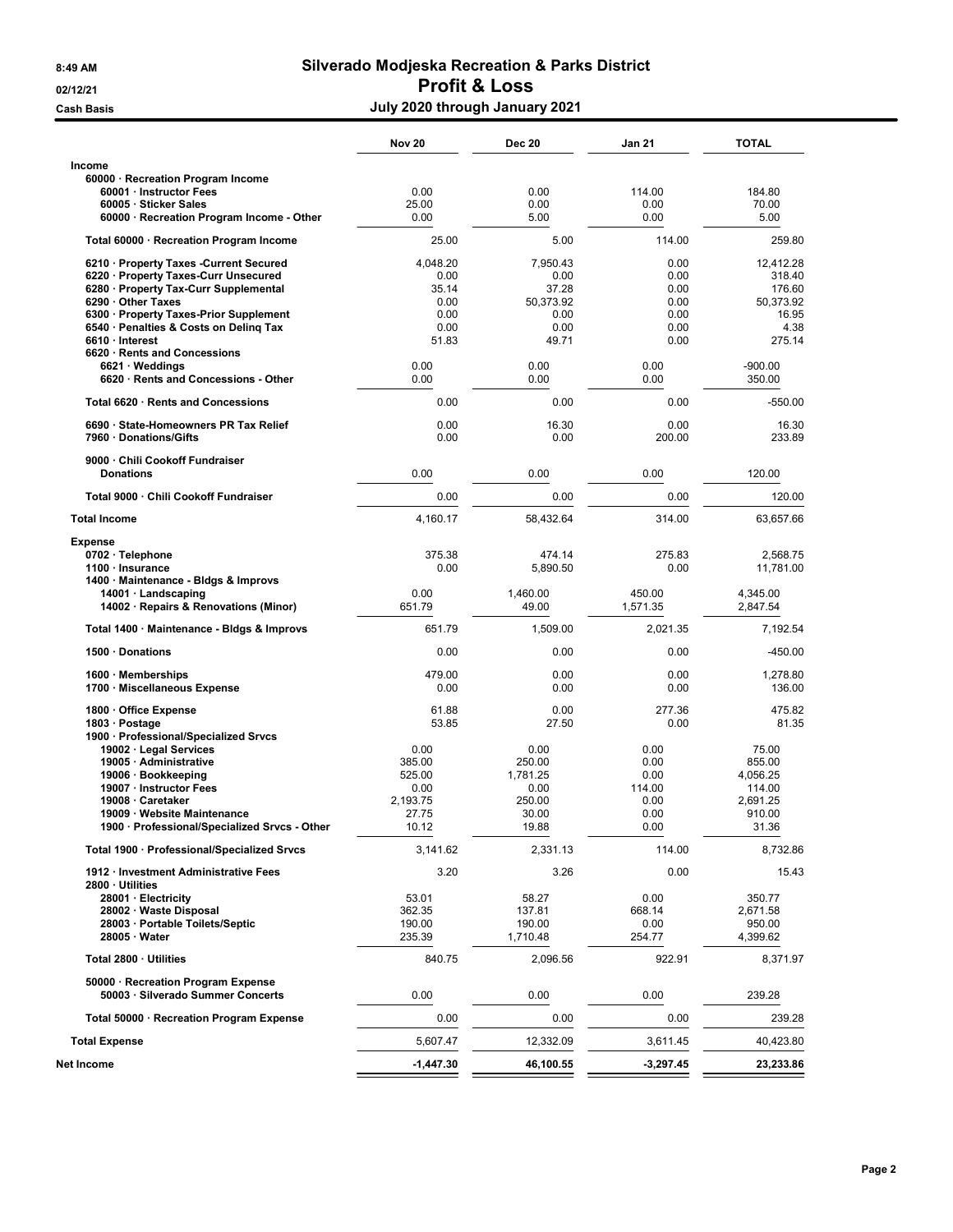### 8:39 AM Silverado Modjeska Recreation & Parks District 02/12/21 **Balance Sheet** Cash Basis **As of January 31, 2021**

|                                                           | Jan 31, 21               |
|-----------------------------------------------------------|--------------------------|
| <b>ASSETS</b>                                             |                          |
| <b>Current Assets</b>                                     |                          |
| <b>Checking/Savings</b><br>8010 County Checking Account   |                          |
| 8020 · BofA Rec Checking Account                          | 127,360.46<br>151,768.92 |
| <b>Total Checking/Savings</b>                             | 279,129.38               |
|                                                           |                          |
| <b>Other Current Assets</b><br>8250 · Interest Receivable | 101.54                   |
| <b>Total Other Current Assets</b>                         | 101.54                   |
| <b>Total Current Assets</b>                               | 279,230.92               |
| <b>Other Assets</b>                                       |                          |
| 8211 Interfund Receivable                                 |                          |
| 82111 · Loan to SCC (2nd Loan)                            | 66,447.95                |
| 8211 Interfund Receivable - Other                         | 66,048.00                |
| Total 8211 Interfund Receivable                           | 132,495.95               |
| <b>Total Other Assets</b>                                 | 132,495.95               |
| <b>TOTAL ASSETS</b>                                       | 411,726.87               |
| <b>LIABILITIES &amp; EQUITY</b>                           |                          |
| Liabilities                                               |                          |
| <b>Current Liabilities</b>                                |                          |
| <b>Accounts Payable</b>                                   | $-288.30$                |
| 9010 · Accounts Payable<br>9025 · Stale Dated Payable     | 50.00                    |
|                                                           |                          |
| <b>Total Accounts Payable</b>                             | -238.30                  |
| <b>Other Current Liabilities</b>                          |                          |
| 9001 · CAPRI Stage Repair Funds                           | 8,584.88                 |
| 9120 · Development Deposits                               | 13,600.00                |
| <b>Total Other Current Liabilities</b>                    | 22,184.88                |
| <b>Total Current Liabilities</b>                          | 21,946.58                |
| <b>Total Liabilities</b>                                  | 21,946.58                |
| Equity                                                    |                          |
| 3900 · Retained Earnings                                  | $-2,977.99$              |
| 9990 · Fund Balance-Unrestricted                          | 369,524.42               |
| <b>Net Income</b>                                         | 23,233.86                |
| <b>Total Equity</b>                                       | 389,780.29               |
| <b>TOTAL LIABILITIES &amp; EQUITY</b>                     | 411,726.87               |
|                                                           |                          |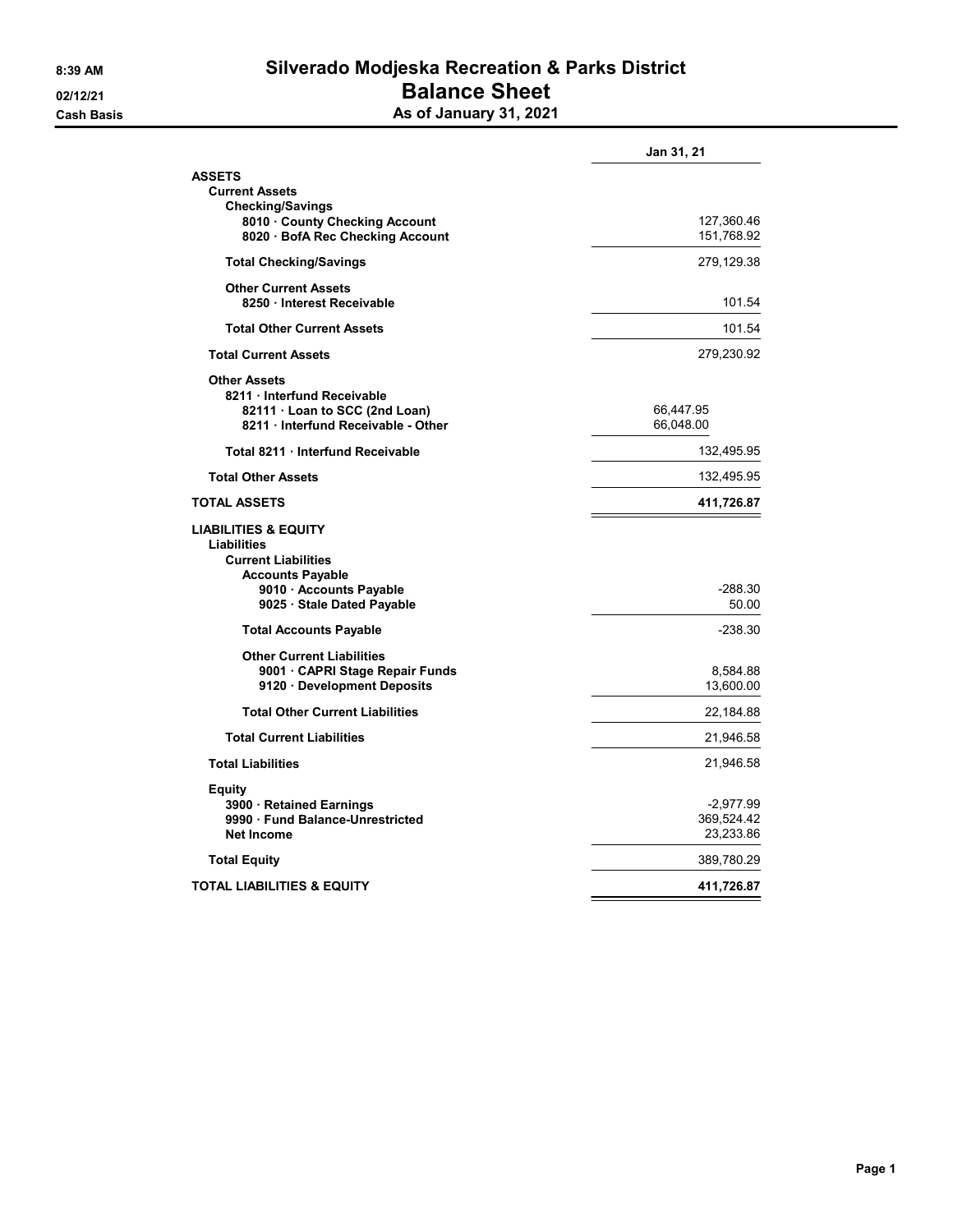## 8:56 AM Silverado Modjeska Recreation & Parks District 02/12/21 Deposit Detail

January 2021

| Type           | <b>Num</b>   | <b>Date</b> | Name               | <b>Account</b>             | <b>Amount</b> |
|----------------|--------------|-------------|--------------------|----------------------------|---------------|
| <b>Deposit</b> | <b>TRANS</b> | 01/23/2021  | Silverado Children | $8020 \cdot$ BofA Rec C    | 114.00        |
|                |              |             |                    | $60001 \cdot$ Instructor F | $-114.00$     |
| <b>TOTAL</b>   |              |             |                    |                            | $-114.00$     |
| <b>Deposit</b> |              | 01/31/2021  |                    | 8020 · BofA Rec C          | 200.00        |
|                |              |             | Bates, Greg        | 7960 · Donations/Gi        | $-200.00$     |
| <b>TOTAL</b>   |              |             |                    |                            | $-200.00$     |